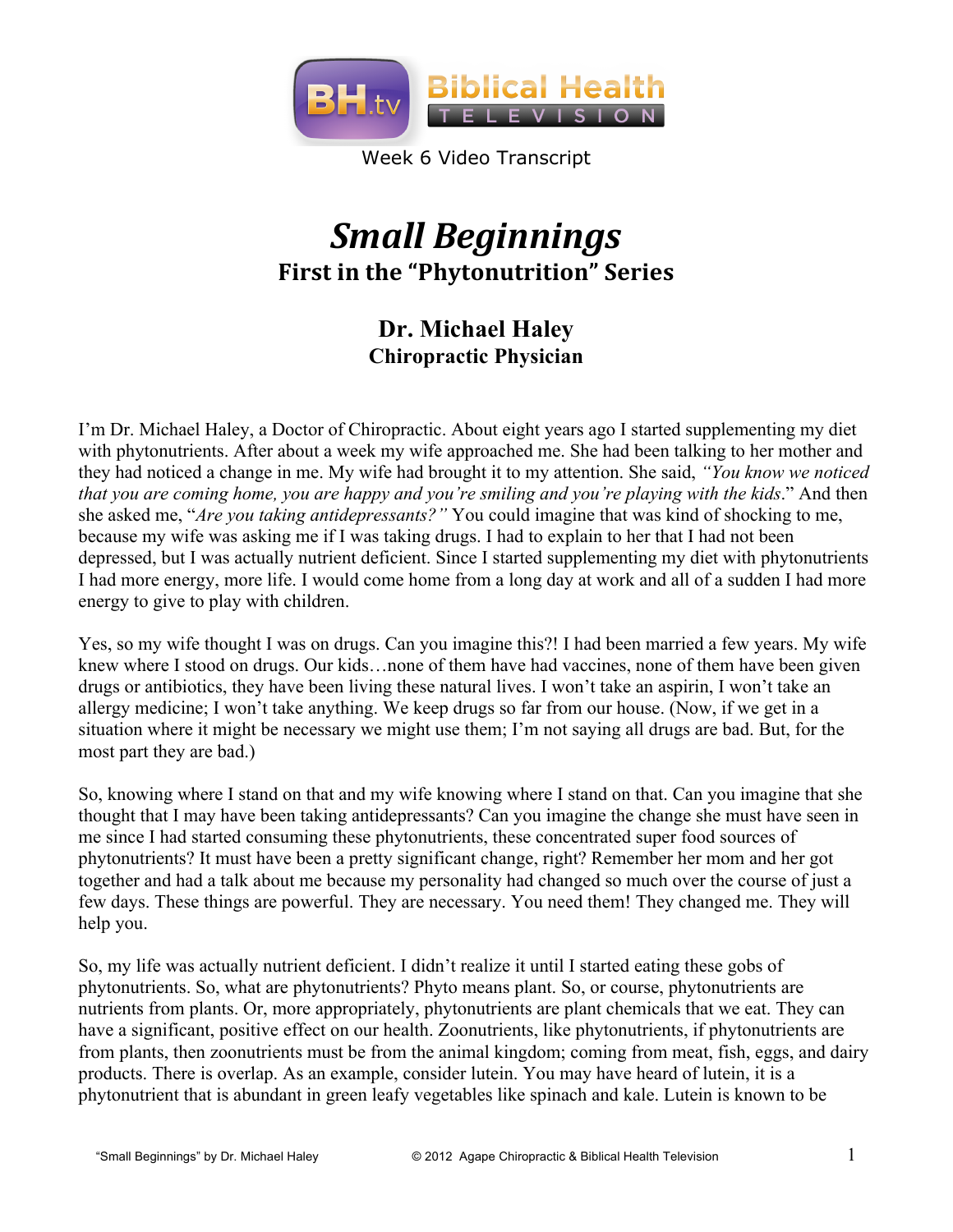important for our vision. It may prevent age related macular degeneration and cataracts, among other things.

This particular phytonutrient from plants is consumed by animals and it becomes a part of them. In chickens, lutein gives chicken their skin and fat a yellow color; and it also makes the yolks of the eggs yellow orange in color. So, if we get lutein from eating the egg, to us it is a zoonutrient. This is important because as you learn about the benefits of phytonutrients and realize there are many sources, both plants and animals for these same supposed plant nutrients…because if you eat the animal foods that ate the plant foods you still get the nutrients.

Jordan Rubin, the author of "The Maker's Diet" and has written many books. His latest book is "Live Beyond The Organic." I think he has written twenty or more books. He said something like, you have heard it said you are what you eat; but I say when it comes to animal foods you are what they ate. The reason this is so important is because if you think you are eating all the right foods whether from plants or animals, as you will realize today your source of these foods has everything to do with the nutrients that are in them. If spinach is good for you but the source of spinach is poor you might not be getting the right nutrients from the spinach that you eat. If cow is good for you but your source of beef and dairy is poor, you're not getting the nutrients you should be getting.

So with that said, what is so special about phytonutrients? Can't you get enough nutrients in vitamins? I mean, if you eat a decent diet and take some vitamins aren't you getting all the nutrients that you need? Well, vitamins are nutrients that have been named and identified as necessary. A shortage of these certain nutrients have been shown to lead to illness and even death. For example, a deficiency of vitamin C or ascorbic acid leads to scurvy. A deficiency of Vitamin B3 or niacin would be associated with pellagra. A B1 or thiamine deficiency can cause beriberi and a deficiency of Vitamin D can cause rickets. If you are not getting enough Vitamin A you might have night blindness and other symptoms.

Well, most phytonutrients are not yet considered essential for life but are instead beneficial for optimal health. But, as we learn of the importance of certain nutrients I suspect we will continue to add to the vitamin list, to that vital-amin list. Consider how our recommended dietary allowance or recommended daily allowance of vitamins and minerals has changed over the years. In fact, even the name has been changed to the recommended dietary intake. It is not the RDA any more, but the RDI. And the food pyramid is now the food plate.

This is an evolving process and over the years nutrients have been added to the necessary list. We will continue to learn how shortages of certain nutrients cause illness that can cause poor health and shorten your lifespan. They may not be as apparent as the vitamin deficiencies that I have already mentioned, but more will become known. There are too many phytonutrients to name and develop recommended daily levels for. Let me explain.

I am going to use some fancy words for just a minute or two so I can drive this point home. You see there are seven major classifications of phytonutrients. They are amins, lipids, organic acids, organo sulphurs, polyphenols, polysaccharides and turpines. Let's just look at one group; let's look at the turpines. Turpines have four subclassifications. They are chromonals, limonoids, saponins, and carotenoids. Well if you look at the carotenoids, they can be divided into two sub groups: xthanophylls and carotenes. But, I will stop the nonsense; you see, I am trying to point out that there are over 600 carotenoids alone, which is one of those sub classifications of the seven big classifications. To humans, these carotenoids function as powerful antioxidants and immune system boosters. Diets that are rich in carotenoids are linked with a decreased risk of heart disease, cancer and degenerative eye diseases like macular degeneration and cataracts.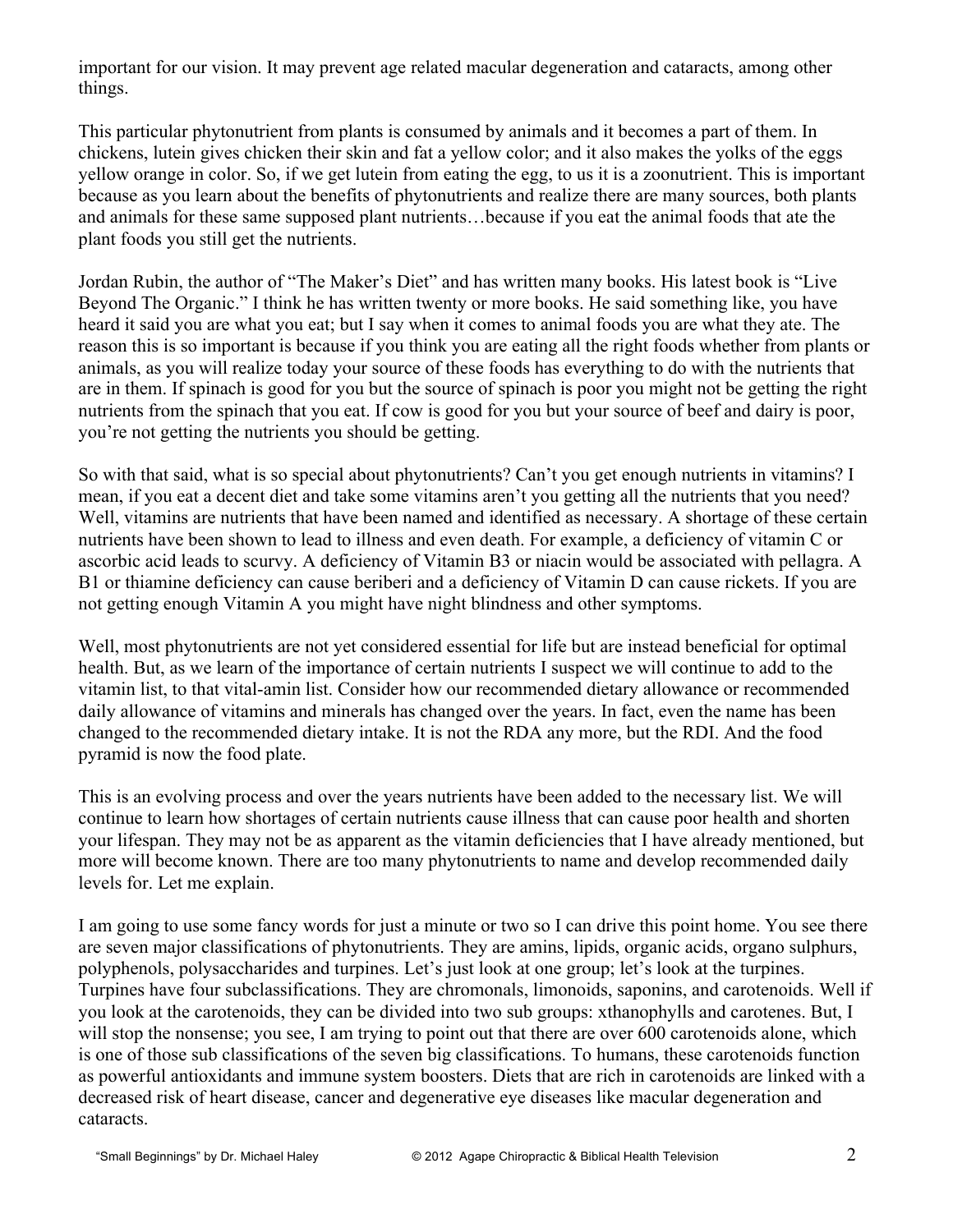All right, let's go back up to the top category, phytonutrients. Here is the point. So far more than 25,000 different phytonutrients have been discovered in fruits and vegetables. But we have not established daily requirements for all of these individual nutrients. It is nearly impossible. We haven't even discovered all of them yet. And if we did…can you imagine trying to make sure you got the right amounts of each of these phytonutrients in your diet? But we can protect ourselves from shortages of important phytonutrients by getting many servings of plant foods, fruits and vegetables that represent all of the colors in the spectrum. You see, the colors tell us something about this spectrum of nutrients within the plant foods.

So if you wanted all of the groups of phytonutrients represented you would eat enough from each color; likely some from fruits, some from vegetables.

When it comes to fruits and vegetables, I like vegetables more than fruits for their nutrient density. Vegetables have lower amounts of sugars in them. These sugars add up in the sense of calories. If you are eating gobs and gobs of fruits you may be getting more calories than you need; whereas vegetables provide packed sources of nutrients with a very low calorie count. So when you are consuming your salads and your vegetables you are getting lots of these nutrients that are going to satisfy your appetite. Your body is getting the nutrients it needs and it no longer is hungry. Well, with fruits you get nutrients but you are getting lots of calories with them. So, generally speaking, vegetables are better than fruits. But, keep things in balance. Enjoy what you eat, have fruits and vegetables. By no means are fruits bad for you.

How many servings of fruits and vegetables do you think you should eat in a day? The USDA recommends that Americans should eat seven to 13 servings of fruits and vegetables of all the colors. And they go on to describe what that looks like: 4.5 cups is about 9 servings of fruits and vegetables. That would be the recommended amount for the average 2,000-calorie diet with higher or lower amounts depending on how many calories you need based on your body type and size.

The National Cancer Institute…well, according to Lorelei DiSogra, director of that National Five a Day for Better Health Program promotes the general recommendation for Americans to eat five to nine servings of fruits and vegetables a day. The Division of Nutrition Research Coordination recommends five to nine servings a day. The American Heart Association says to eat five or more servings of fruits and vegetables. The FiveaDay.gov which seems to have been replaced by the NineaDay.cancer.gov they say, *Men, shoot for nine;* nine servings of fruits and vegetables a day for better odds on good health today and tomorrow. Eating more fruits and vegetables may be one of the easiest things you can do for your health they say.

Well, interestingly, FiveaDay.gov is no longer available on the internet and the Nineaday.cancer.gov is also no longer out there. You see, this is an ongoing, learning process and things are changing. You can still see these recommendations on the internet archive, they are still up on the archive, but they have been pulled down from the original source.

Now, I don't know about you, but I'm not going to trust recommendations from our government organizations. My standard when it comes to what I eat is certainly higher than theirs. I am not saying that nine to thirteen servings of fruits and vegetables every day isn't enough, but not all vegetation is created equal. I will explain shortly, but first, let's consider some of the main benefits of the nutrients from plants. You probably know phytonutrients as antioxidants. The main reason we call them antioxidants is because that is something that we can measure to determine the potency of the phytonutrients. You see, you put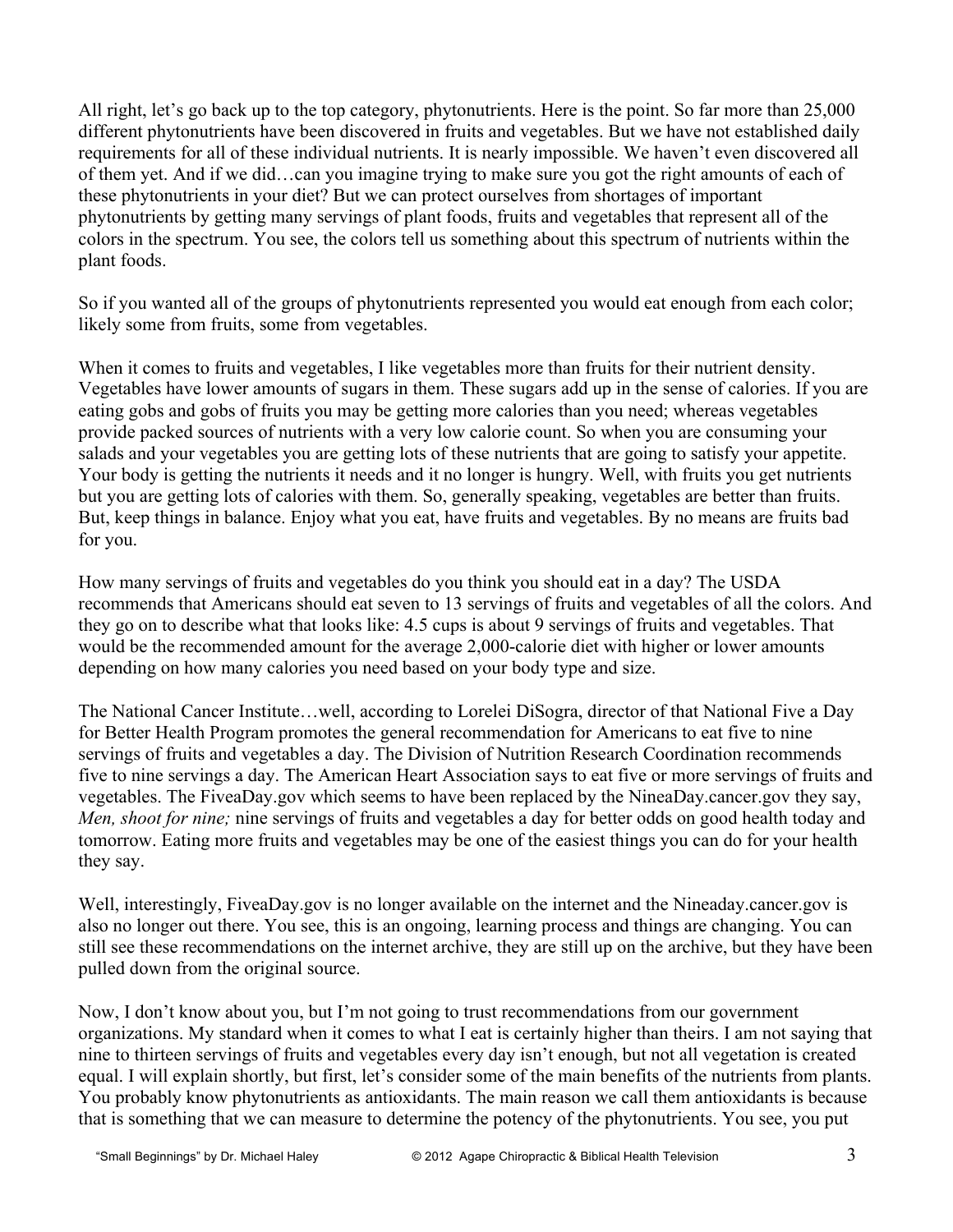them in a test tube and you expose them to free radicals and you see how many of these free radicals they can absorb. And then you come up with a number. We call that the antioxidant scores. The ORAC score is a common reference to their antioxidant potential.

As antioxidants, surely they help prevent various forms of cancer, but some phytonutrients kill cancer cells causing what we call cell apoptosis in cancer cells. Why do we call them antioxidants? Why don't we call them cancer killers? Well the reason we can't measure that. We can measure the antioxidant score but we can't really measure their cancer killing score. Some phytonutrients stimulate detoxification enzymes. They detoxify carcinogens through the activation of the cytochrome P450 and Phase 2 liver enzymes systems. Why don't we call them detoxifiers? Again, you really can't measure that.

They also stimulate the immune system and enhance the immune response. Why don't we call them immune system stimulators? They regulate hormones and modify cellular receptor uptake of hormones. Let's call them hormone regulators. They act as anti-bacterial or anti-viral agents. Well, let's see antibiotics and anti virals, those things are already taken so we can't use that. Phytonutrients facilitate the intercellular communication and can even help brain function and memory. Why don't we call them brain boosters?

Some convert to other nutrients such as converting to Vitamin A. We can call them vitamin makers. Some phytonutrients repair DNA damage from toxic exposure. Why don't we call them DNA mechanics? Some phytonutrients are known to help prevent diabetes, cardiovascular disease, stroke, some reduce inflammation, relieve stiff and achy joints and relieve muscle pains and strengthen bones, and prevent osteoporosis. And, as I found out, they can increase energy and decrease food cravings . Did I get a hallelujah?

You see, we are only beginning to understand the benefits of phytonutrients. We call them antioxidants. If we called detoxifiers, or cancer killers, or if we called them immune system stimulators or hormone regulators, these things sound more important than antioxidants. You think that if we called them by what they actually did…if we called them brain boosters or vitamin makers, DNA mechanics, they might be more important to us. We would probably consume more of them from better sources of these antioxidants, these phytonutrients, these plant nutrients that we get in our fruits and vegetables and herbs. Have I convinced you that they are important?

So how many should you eat? Remember I said not all vegetation was created equal? There was a \$25.8 million, four year study that demonstrated that organic farm soils can create foods with higher nutritional value. At the 2005 International Congress of Organic Farming Food Quality and Human Health, Professor Carlo Leifert of New Castle University reported among things that organically grown fruits and vegetables contain up to 40% more nutrients than non organic fruits and vegetables. Let me repeat that: organic fruits and vegetables have 40% more nutrition than conventional non organic fruits and vegetables.

Now what I find interesting about this is that we have no idea how these fruits and vegetables stack up to the vegetation that was in the Garden of Eden. Think about it. Even our best organic fruits and vegetables are still exposed to toxic air, toxic water, and acid rain. They are being grown in nutrient depleted soils and the likes of these things. But since we don't have food from the Garden, let's consider what we do have. Organic fruits and vegetables are 40% better. That means that if I ate five servings or organic fruits and vegetables I would be getting the nutrient equivalent of seven servings of conventional fruits and vegetables. Not only would I be getting more nutrients because they were organic, but I would also be getting less toxins.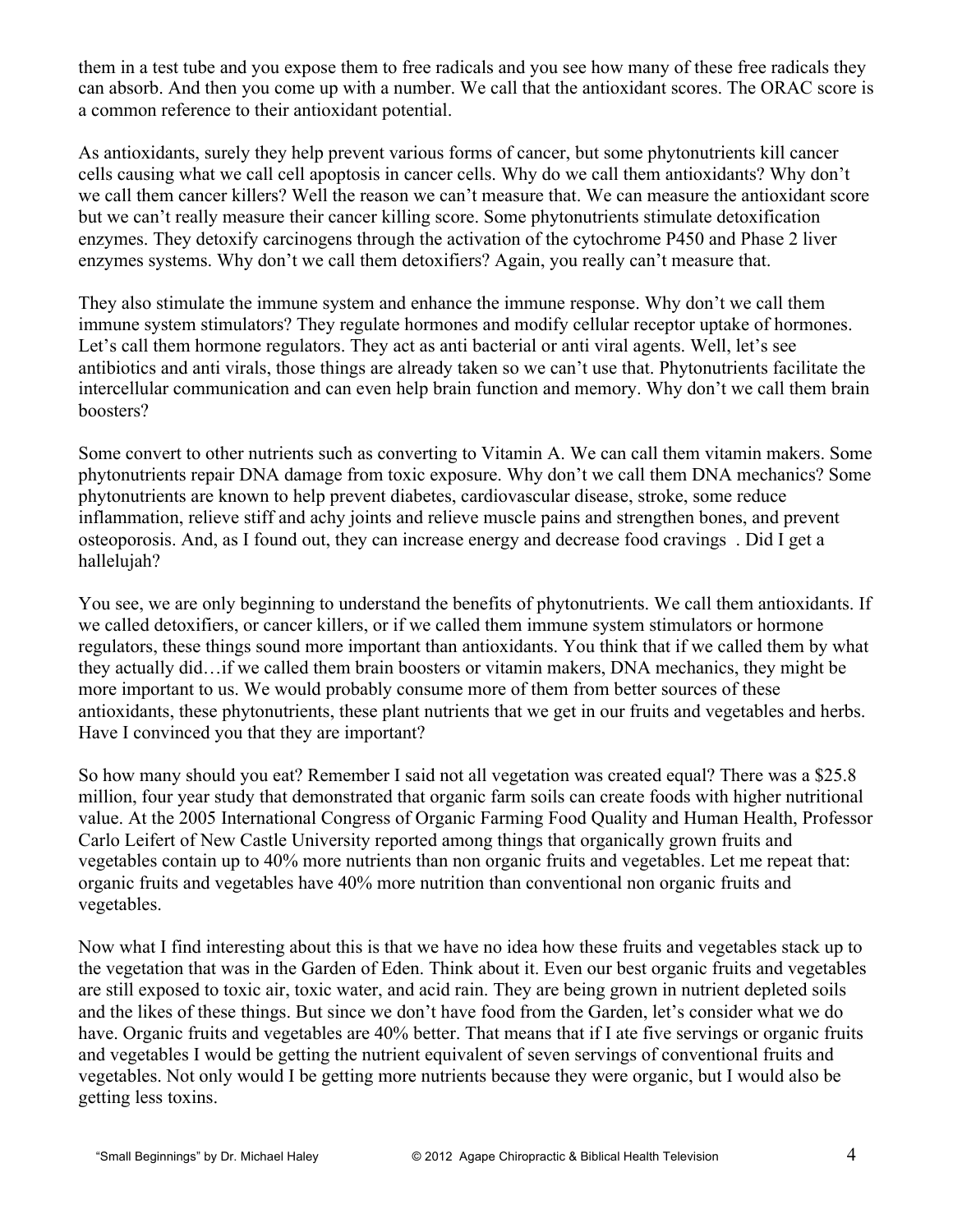Five servings of organic fruits and vegetables would be the same as seven of the conventional. Well, you might get that down to even less. Organic isn't more expensive in the long run, it is actually cheaper. You might be paying more for your food upfront, but you're getting more value for each dollar spent. You're also going to be taking in fewer toxins which means better health; more longevity, more ability, more capability in your life and probably fewer doctor bills. You know it's one of those things. You can pay the farmer now or the doctor later. So, by all means, stretch and get the best foods possible.

Find ways to do it. Realize that in the long run it really is cheaper. It is cheaper for your wallet, cheaper on the environment because there is less clean up, less damage. Organic is better.

Yet we can still do better. You see some foods are more densely packed with nutrients than others. We call these as super nutrient dense foods or super foods. Super foods are foods that naturally concentrate these important nutrients and antioxidants for overall health. So, you have heard of nutrient dense foods, super foods are super nutrient dense. Shall I name a few?

- Avocadoes
- Algae (such as Spirulina and Chlorella)
- Aloe Vera
- Barley Grass Juice (and when I say barley grass juice, you have probably heard of wheat grass juice. But, barley grass juice happens to be one of the stronger more potent wheat grasses)
- Blueberries
- Broccoli
- Chia Seeds
- Cinnamon
- Coconuts
- Colostrum
- Cranberries
- Figs
- Flax Seeds
- Green/Black tea
- Honey
- Olives
- Probiotic Yogurt
- Pomegranates
- Spinach
- Sprouts
- Sweet Potatoes
- Tomatoes
- Turmeric
- Wild Salmon

When we include super foods, we are getting more of these important phytonutrients and zoonutrients.

Let's consult the Bible for what is good. In Deuteronomy we read, for the LORD your God is bringing you into a good land; a land with streams and pools of water with springs flowing in the valleys and hills; a land with wheat and barley, vines and fig trees, pomegranates, olive oil and honey; a land where bread will not be scarce and you will lack nothing. God would have us eat plenty of super foods.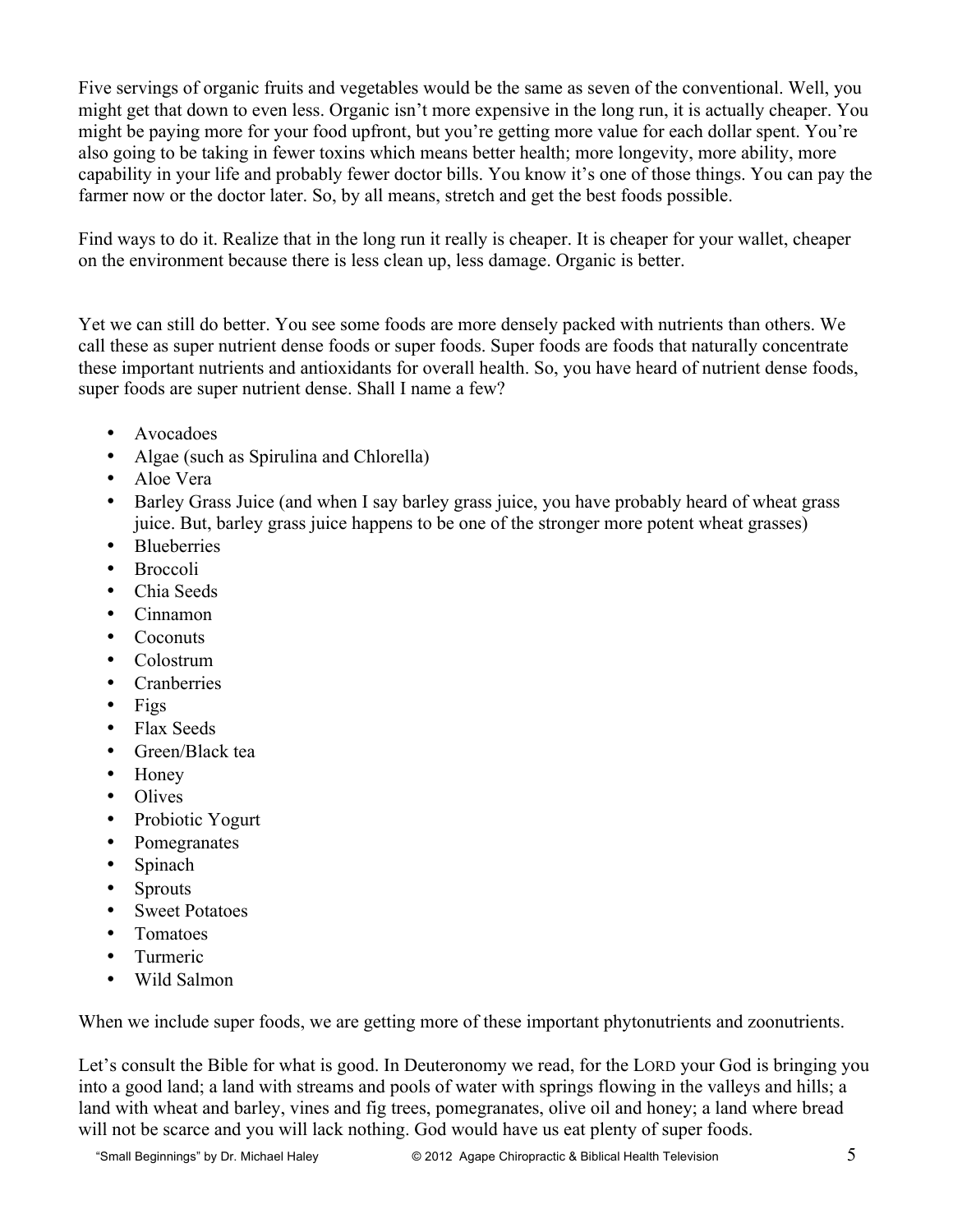Have I increased your awareness of the important of phytonutrients and good potential sources for them? I can't stop there.

## **THE JOURNEY**

Now, regarding organic foods, organic certainly is better. We have talked about the research and the more nutrients. Organic is also just a simple set of standards where you can actually do better than organic by bringing it home and growing your own. Of course, I made the analogy, we don't know what was in the Garden…well, guess what…organic standards aren't the best, so chances are you can do better in your own home.

When it comes to the foods you eat, consider the travel of a single vegetable before it makes it to your dinner table. Once it is harvested out in the field, bushels are loaded on an oil dependent farm truck that brings them to the plant where they are going to be machine washed and processed by oil dependent machinery. From there the farm's final product is going to be loaded into this fuel dependent climate controlled container…and is loaded by a fuel dependent forklift. The container changes hands for the first time as it is picked up by oil dependent 18-wheeler. The trucking company will transport this container maybe to the port where the container is moved by an oil dependent crane and loaded on oil dependent ship. The ship might be pushed across the ocean where the container can again be lifted by an oil dependent crane, brought back to land and then picked up by a climate controlled 18-wheeler for transportation to an oil dependent facility owned by the person who purchased the container of vegetation for the resale of these contents. From there the whole process starts all over again.

As the foods are often processed and changed, repackaged into smaller packages and then redistributed in the oil dependent climate controlled 18-wheelers where they will change ownership to new oil dependent owners. If we are lucky these new owners will be the central distribution centers for our grocery stores. They will assemble various food products together to fill up oil dependent climate controlled 18-wheelers that are sent to the grocery store where it can be unloaded by more oil dependent forklifts and eventually moved to the store shelves. And, then we, of course, get in our oil dependent climate controlled vehicles and drive to our oil dependent grocery stores where we exchange money that we don't own for vegetation that is really no longer real. And this is what we are giving to our children. Something is wrong.

Lord Cameron of Dillington, a British farmer, coined the phrase nine meals away from anarchy. He explained that if our fuel supply was suddenly interrupted the transportation of food to the stores would be interrupted and the grocery stores would be out of food within three days. Now, the reality it they would probably run out faster due to panicking people. We have seen examples of this with hurricanes and the like where stores are emptied out in one day. You see, whether it is meats, dairy or vegetation, our food supply is oil dependent. Farming is done with tractors and machinery that is mostly oil dependent. Our foods then travel great distances to make it to our stores. Much of it travels overseas before it even makes it to central distribution locations. It can pass through many middle men before it makes it to us. By the time it gets to us it is no longer fresh, healthy food, if it ever was to begin with.

## **GROW YOUR OWN**

What would be the practical application of this? Grow your own fruits and vegetables, as much as you can. Having plants in your home that you can eat makes a lot of sense. Not only can they provide you with a good source of nutrition but they can also clean your air and exchange carbon dioxide for healthy oxygen for you to breathe in. Even a small yard can support an entire family. We would call this urban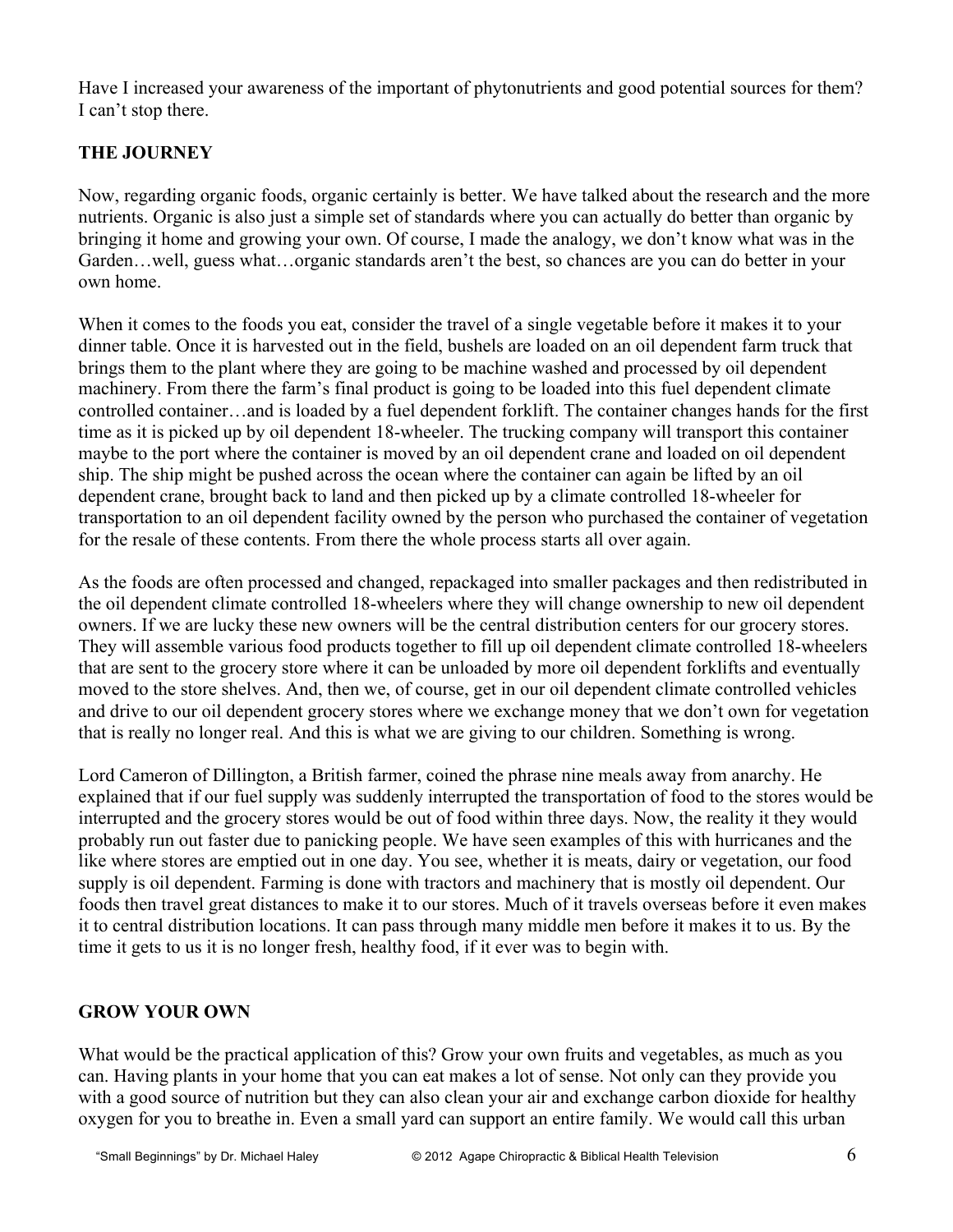farming when you are farming your property in the city on your small property. I saw a video a few years ago about a family…I forget where they were…but they couldn't have been on more than a sixth of an acre that was covered mostly by their home. They had beans growing everywhere. The entire family was supported by the foods that they grew in their yard. Not only did it feed their entire family, but they also provided food for local restaurants. This is how they generated revenue.

When you grow your own food, at times you will have an abundance of food. With fruits and vegetables you have options. You can preserve by dehydrating, you can ferment foods, you can freeze them, and you can even share them with your neighbors of course. We need to get back to the days where each family grows their own varieties and share among neighbors; back to where that becomes the norm, not the strange rare occurrence. We are really good at growing things you can't eat like grass. Our lawns look really pretty, but it is time that we get back to reality and start growing some of our foods

We have to stop being reliant on others to produce our food. We started farming our property about ten years ago. We started with a simple avocado tree. One of our neighbors noticed an avocado that fell to the ground and a small tree started growing from this avocado that was sitting on their lawn. Well years after we planted this, we started having four and five pound Florida avocadoes. Our small urban farm…we might have a fifth of an acre, which is also covered mostly by house and concrete. Well, on our humble farm we now also grow papaya trees, coconut trees. We have a pomegranate tree, a fig tree, we grow the moringo, which is really healthy, you can eat the leaves and they provide lots of phytonutrients. We have sapodilla, which is just a delicious amazing fruit. We are growing oranges, lemons, limes, star fruit. We also have a few hundred aloe plants that we can harvest and drink the gel any day of the year. We no longer grow pineapples or bananas, instead Amanda, my wife has a vegetable and herb garden growing there. You should see the carrots.

We also have some indoors. One of the things that we are very fond of is our aloe garden. Well, we also have aloe plants indoors. It is amazing because the aloe plants that are indoors actually seem to grow better than the ones outside. They are just these gorgeous beautiful healthy plump leaves. You can fillet these leaves and run the inner gel through a blender and drink them. They are packed with nutrition. They seem to grow pretty much anywhere indoors. They need very little light. They are tremendous for cleaning the air. There are definitely things that grow well indoors. Whether you are in Florida or some other part of the country it is a climate-controlled environment that you have power over. So, now you know what I grow on my property and of course, I'm in Florida. Here in Florida we grow a lot of fruit trees. Most of our yard is covered with fruit trees. They produce a lot of food.

In other parts of the country or the world, you might not be able to grow the same foods that I am growing here. It is important you do a little research and see what grows in your area. See what you can grow outside and see what you can grow inside. This particular video that I mentioned…I know they were up north somewhere…and they were using both indoors and outdoors. They were using greenhouses and these square boxes that almost seem to stack up on top of each other. Some people use hydroponics to grow. There are certainly alternatives if you don't have a place like Florida where things grow so abundantly.

#### **GO LOCAL**

So, do a little research. I would probably plug in your location into the internet and say what grows in such and such a place?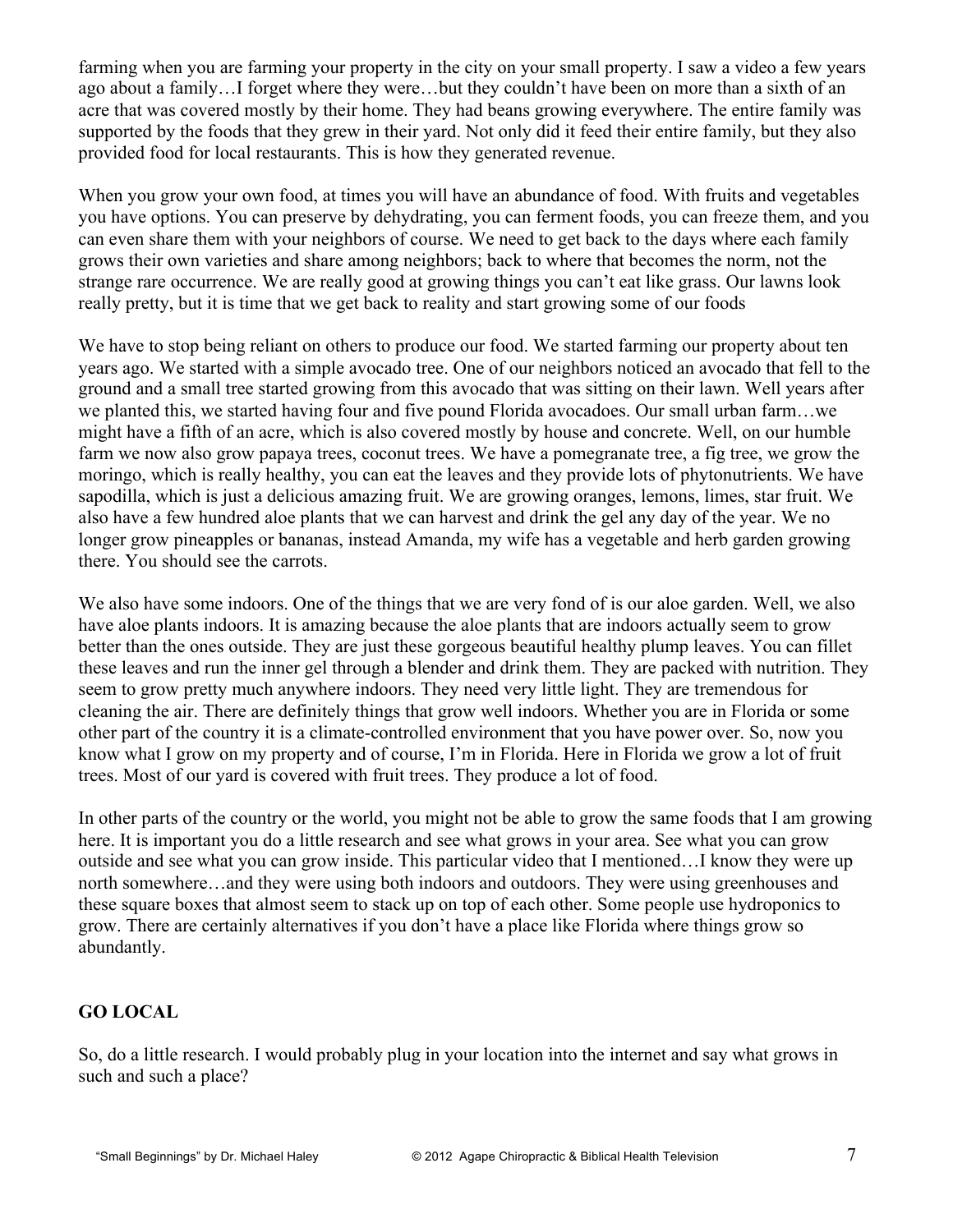So, check into your local resources. You can look for co-ops, get together with your home groups and start exchanging food, and purchasing in bulk. We have a local company here and what they do is once a week they go and visit a bunch of local farms. They have already done the research for us. They know what each farm has and what is good and they collect it together. I think they go out on Thursdays and then on Fridays everyone shows up to pick up their boxes. It is a kind of weekly subscription. There are lots of programs like this, so see what is in your area, but start getting food locally and contributing by growing our own foods.

When I started taking in all these phytonutrients, for me at that time it was through a powdered supplement source. It was powdered fruits and vegetables. By consuming powdered fruits and vegetables it is a way to get a lot more nutrients in your body in a very short period of time. Now, since then I have converted more to getting my nutrients from nutrient dense and super nutrient dense foods or super foods; the foods themselves. You know whether it is the plant or the animal, they just aren't created equally.

Consider this, let's say that you're getting beef or dairy and you're consuming these phytonutrients from the animal products. If the cow ate junk, it will have junky nutrition that may be harmful for you. But, let's say that the cow is eating organic grasslands and they are consuming all of these phytonutrients, all of these carotenoids that are in the grass. It becomes a part of them. When you consume these animal products you are now getting nutrient dense foods because they ate the proper diets.

For my family, we will actually buy milk right from the farm. An amazing thing, if you look at the milk, if I were to set it next to store bought milk we would see a definite color difference. The milk from the store would be white and the milk would be white. But, side by side one of them has a definite yellow tint. Which one do you think that is? You see, the organic milk from the grass fed cows is filled with the nutrients from the grass. These carotenoids in high enough concentrations make fruits and vegetables orange and green and red. Well, they make it into the milk and give it a yellow tint. You can see the nutrition in the food.

We get our eggs from a farm. They have these beautiful bright orange yolks. That is because they are filled with lutein that gives it that beautiful color.

You see you can feed a chicken an organic diet but just because it is organic doesn't mean it has all the nutrients it should. I wouldn't buy eggs from vegan hens because chickens and hens are not supposed to be vegans. They go out in the fields and they eat off the ground; they eat bugs and stuff and they eat leaves and things that are filled with nutrients. So, even though they were organic, it wasn't necessarily truly free range, eating the foods they were supposed to. It is amazing when you consider the diet of these animals and chickens.

Eggs and chickens can be especially deceiving in their packages in the marketing at the grocery store. If you look at the packages on some of these things, omega 3 eggs…have you ever seen that? Well, usually what they are feeding chickens is corn. The difference between Omega3 eggs and regular eggs is that they sprinkle in a little flax seed with the corn feed. And they call them Omega 3 because they have more omega 3 than the ones that only get corn. But, if you were to eat eggs from truly pastured chicken that were out in the field eating what they are supposed to eat, these things would be jam packed with omega 3. Omega 3 are the essential fatty acid nutrients that are great for anti inflammatory diet; whereas the ones that being fed corn are going to be very inflammatory.

There is a difference….as with plant foods, you are what you eat. When it comes to these animal foods and getting the phytonutrients out of them you are what they ate. Not all foods are created equally.